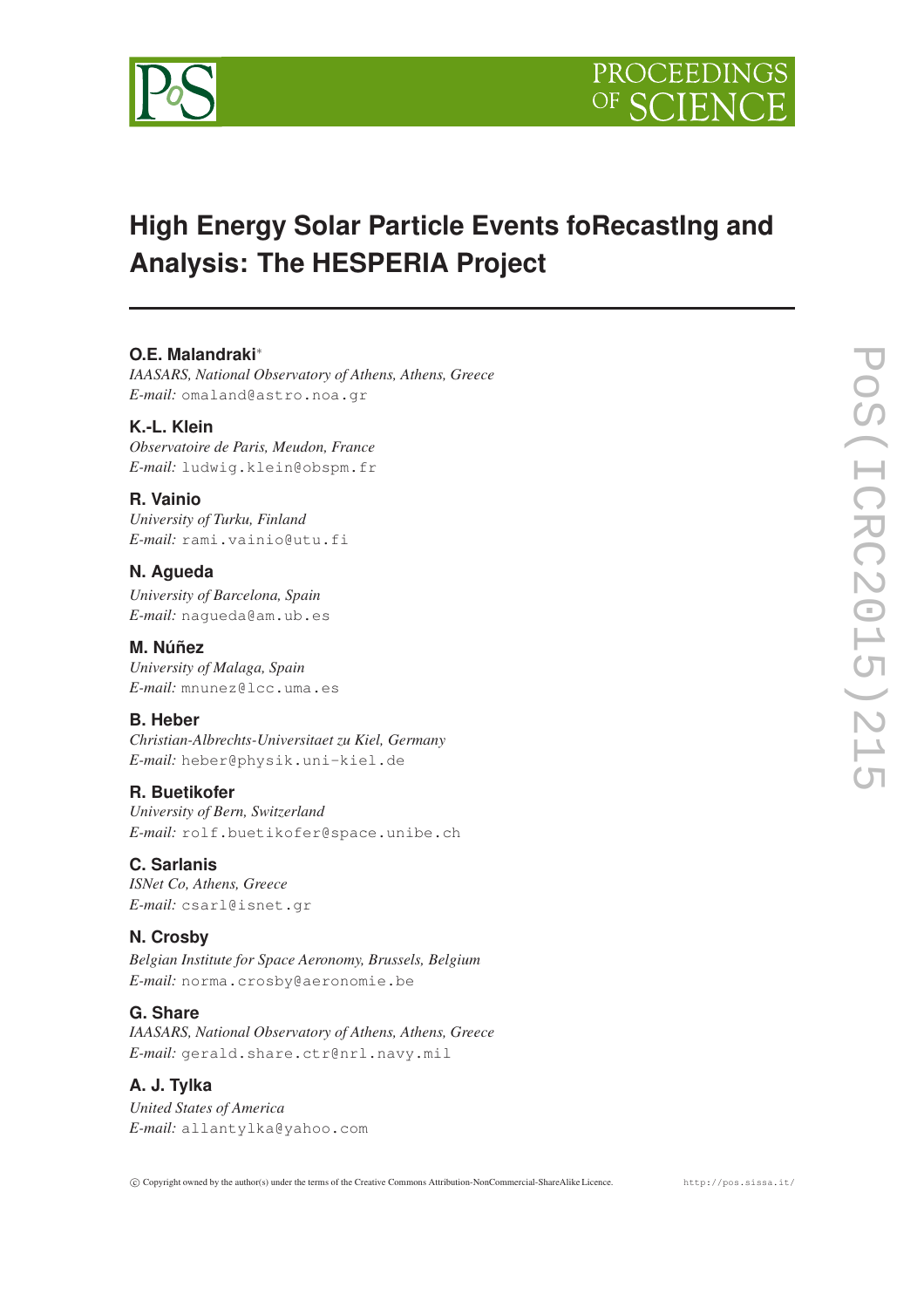



## **R. Murphy**

*Naval Research Laboratory, Washington DC, USA E-mail:* ronald.murphy@nrl.navy.mil

### **G. Bazilevskaya**

*Lebedev Physical Institute of Russian Academy of Sciences, Moscow, Russia E-mail:* gbaz@rambler.ru

### **V. Bindi**

*University of Hawai at Manoa, Honolulu, USA E-mail:* bindi@hawaii.edu

## **on behalf of the HESPERIA consortium**†

The HORIZON 2020 project 'HESPERIA' is producing two novel solar energetic particle (SEP) operational forecasting tools based upon proven concepts (UMASEP, REleASE). At the same time it will advance our understanding of the physical mechanisms that result into high-energy SEP events through the systematic exploitation of the high-energy γ-ray observations of the Fermi mission and other novel published datasets (PAMELA; AMS), together with in situ SEP measurements near 1 AU. Furthermore, HESPERIA will explore the possibility to incorporate the derived results into future innovative space weather services. Publicly available software to invert neutron monitor observations of relativistic SEPs to infer the release timescales of relativistic SEPs at the Sun and the characteristics of their transport in the interplanetary space will be provided for the first time. In order to achieve these goals HESPERIA will exploit already available large datasets stored into databases such as the Neutron Monitor DataDase (NMDB) and SEPServer that have been developed under FP7 projects from 2008 to 2013. The structure of the HESPERIA project, its main objectives, as well as the added value to SEP research will be presented and discussed.

POS(ICRC2015)21 PoS(ICRC2015)215

*The 34th International Cosmic Ray Conference, 30 July*−*6 August, 2015 The Hague, The Netherlands*

<sup>∗</sup>Speaker.

<sup>†</sup>www.hesperia-space.eu/index.php/partners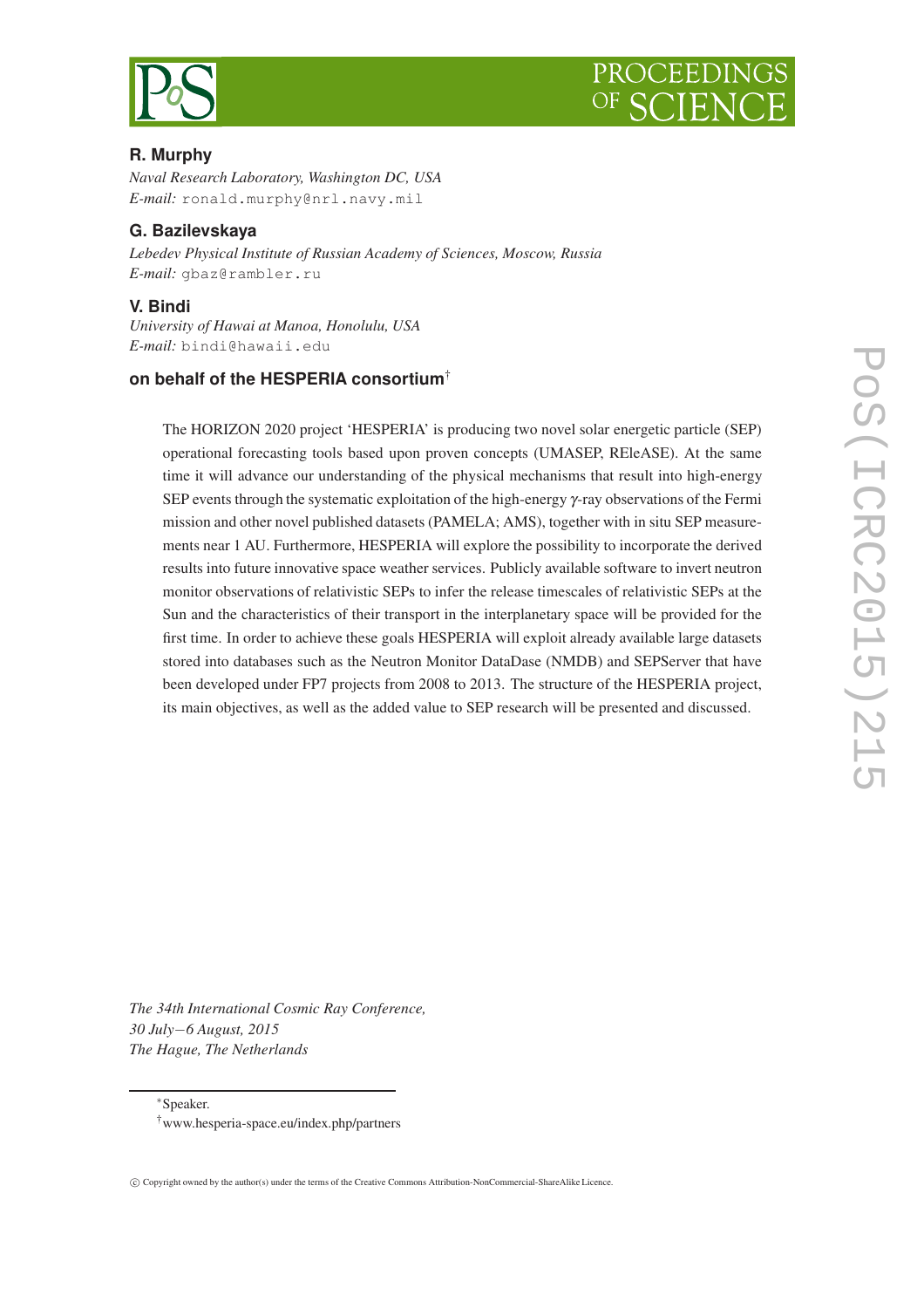#### 1. Introduction

High-energy particles emitted from the Sun are of great interest both for astrophysics and for space weather applications. From the astrophysics viewpoint the Sun is the unique object where in situ measurements of the particles and remote sensing observations of their radiation can be combined. Both can be carried out with a time resolution that is relevant to the fundamental processes of particle acceleration and transport. From the space weather perspective high-energy particles from the Sun have well-known effects in the Earth's space environment. The impact on the terrestrial atmosphere causes excess ionisation and thereby major disturbances of high-frequency radio communications in polar regions, with increasing concern to civil aviation because of the enhanced traffic on transpolar routes. The impact of energetic particles or the secondaries they produce in the Earth's atmosphere on space borne or air borne electronics constitutes a risk of malfunctioning, and is a threat for spacecraft launch and manoeuvring. Engineering measures have been fruitful in mitigating space weather hazards, but large and extreme events need prediction. These events may also be an excessive radiation threat for human beings aboard transpolar aircraft, and are so for sure for manned space mission crews [1].

HESPERIA (High Energy Solar Particle Events foRecasIng and Analysis) is a two year project that started on 1 May 2015 and is funded through the HORIZON 2020 EU Framework program for research and innovation PROTEC-1-2014: 'Space Weather'. The project combines data and knowledge from 9 European partners and several collaborating parties worldwide. HESPERIA is coordinated by the National Observatory of Athens (NOA) in Greece with Dr. Olga Malandraki as the Project Coordinator. Space weather research at NOA from the solar energetic particle (SEP) perspective within the framework of the two successful FP7 EU projects SEPServer<sup>1</sup> and COME- $SEP<sup>2</sup>$  is reviewed in [2].

HESPERIA focuses at high-energy SEP events. The aim of HESPERIA is to unfold both the physical processes that produce these events but at the same time to build novel forecasting operational services. The scientific community has addressed the problem of the origin, acceleration and propagation of high-energy SEPs in a fragmented approach, so far. Within this project, the HESPERIA consortium will utilize novel datasets, employing detailed modelling and data driven analysis to identify the underlying physical processes. Furthermore, proven operational forecasting tools with a successful history will be further improved either by adapting new datasets as inputs to the algorithms or expanding the codes capabilities. In the following, we describe the structure of the HESPERIA project, its main goals and the new insight expected into the physics of SEP events.

#### 2. Forecasting of solar radiation storms

Operational real-time SEP forecasts are currently supported by empirical models, which rely on observations of associated solar phenomena, including electromagnetic signatures of SEP acceleration/escape near the Sun, and observations at the near-Earth environment (L1 or 1 AU) of energetic particles (relativistic electrons or protons). In [3], an empirical electron-based SEP prediction model exploited the shorter transit time of electrons relative to ions. This approach, developed

<sup>1</sup>http://server.sepserver.eu/

<sup>2</sup>http://www.comesep.eu/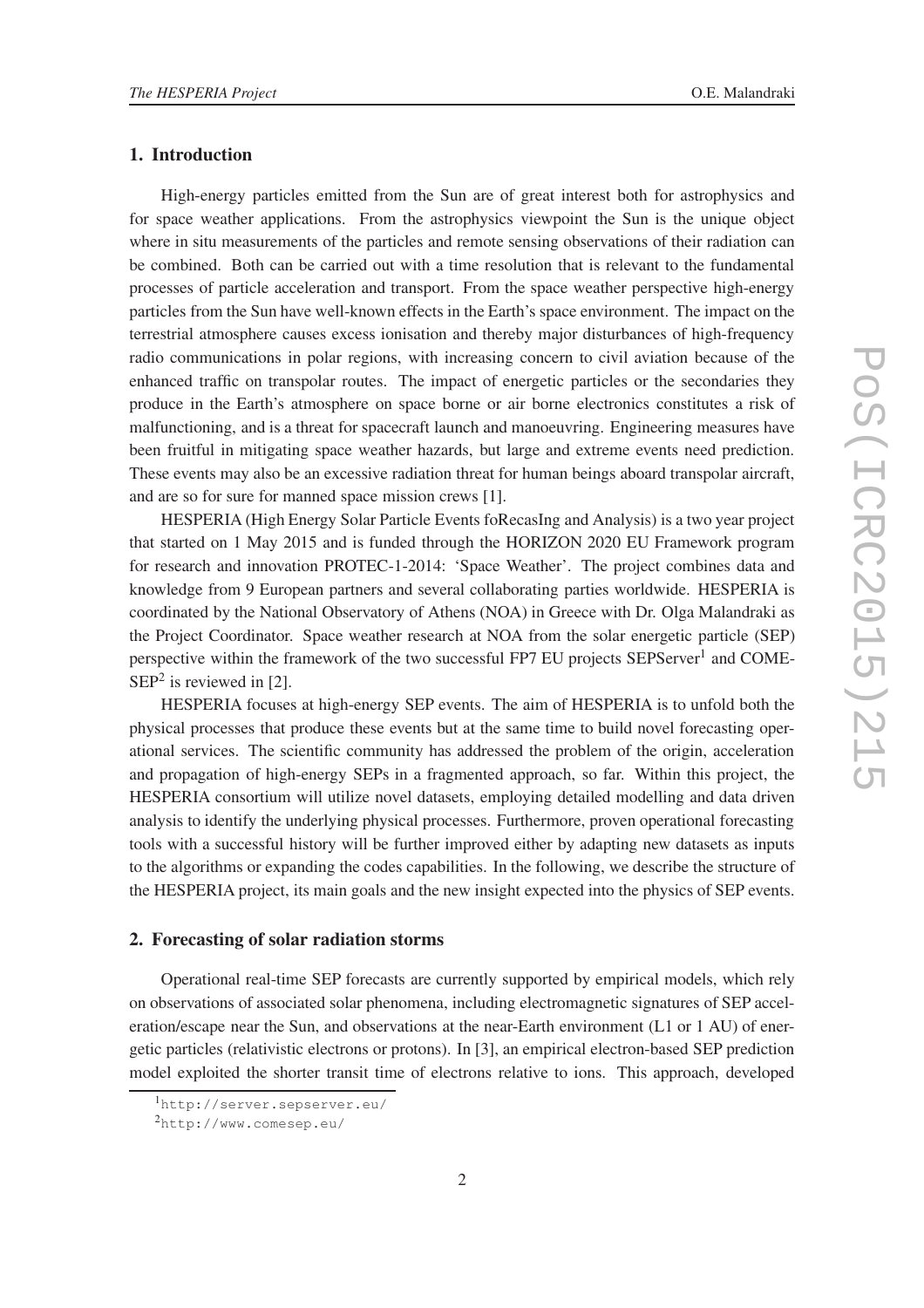

Figure 1: Left: Cartoon of SEPs in the interplanetary space, adapted from [4]; Right: RELeASE forecasting tool graphical output.

into the Relativistic Electron Alert system for Exploration (RELeASE) system, is based on the instrument COSTEP (SOHO), which provides data on relativistic electrons and <50 MeV protons (see Fig. 1 left). The RELeASE algorithm [3, 4] provides a high performance for predicting wellconnected 30−50 MeV SEPs with Probability of Detection (POD) of 85% and False Alarm Rate (FAR) of 35%. Figure 1, right, shows the RELeASE graphical output for nowcasting/forecasting  $30-50$  MeV events<sup>3</sup>.

Another forecasting system is Universidad de Malaga SEP (UMASEP) [5]. It predicts solar proton fluxes >10 MeV and >100 MeV, by means of analyzing flare and near-Earth space environment data (soft X-ray, differential and integral proton fluxes), Fig. 2. UMASEP has a forecasting model that identifies precursors of well-connected events by empirically estimating the magnetic connectivity from the associated coronal mass ejection (CME)/flare process zone to the near-Earth environment. By taking into account historical and real-time events from 1994 to 2014, the POD for predicting >10 MeV of the tool is 86.6% and the FAR 23.1%.

In HESPERIA, we will construct several SEP forecasting tools. One of them is a real-time tool for predicting 30−50 MeV SEP events by using the RELeASE scheme [4]. The new aspect here is that the continuous set of near relativistic electron measurements by ACE/EPAM will be utilized for the first time to infer proton time profiles at 30−50 MeV. Furthermore, the implementation and evaluation of a real-time predictor of proton events with energies > 500 MeV by using the UMASEP scheme will be carried out. This tool will correlate solar data and near-Earth radiation data. For the case of real-time solar data SXR, HXR, and radio data be will explored. For the case of real-time near-Earth radiation data, the use of neutron monitor and GOES/HEPAD data will be explored. The developed tool will make real-time predictions of the intensity of the first hours of >500 MeV proton events. On the other hand, an innovative feasibility study on the usage of microwave data to SEP forecasting will be provided. The aim is to make the forecasting scheme less vulnerable to space weather hazards by including ground-based observations. All these separate tools for large and high-energy SEP events developed in the HESPERIA project will then be integrated in an harmonic package. A web-based interface will be available to access every particular tool's graphical user interface.

<sup>3</sup>http://ccmc.gsfc.nasa.gov/models/modelinfo.php?model=REleASE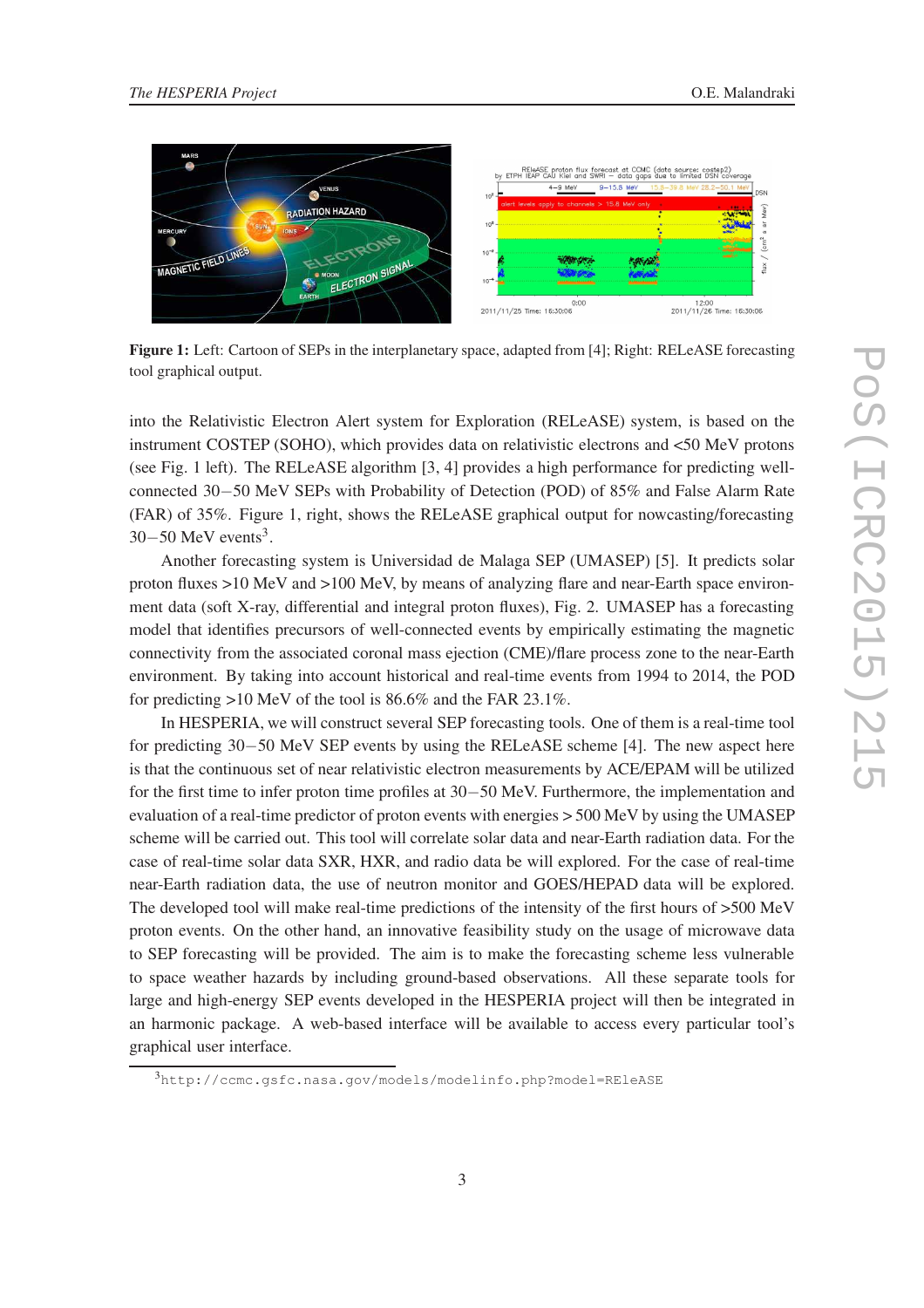

Figure 2: UMASEP forecasting tool graphical interface.

#### 3. Gamma-ray, radio and SEP observations of relativistic events

The detailed comparison between electromagnetic (EM) observations and SEP signatures is still not common. It has often been limited in scope by an observational bias: radiative diagnostics of energetic particles in the solar atmosphere refer mostly to electrons (hard X-ray and radio emission), whereas the most relevant space weather hazard of SEPs is due to protons or heavy ions. There is evidence for the contribution of different acceleration regions to SEP events, including, on the one hand, solar flares (SFs) and the related small-scale processes and on the other hand shock waves driven by fast CMEs. From one side, the evidence comes from studies of statistical correlations between parameters of the SEPs and parameters of the eruptive solar activity, including CME speeds [6] and EM signatures of particles in the solar atmosphere [7, 8, 9, 10]. A different approach is based on data driven analyses of individual events, where the early onset of SEP events is compared with the timing of radiative signatures of particles − mostly electrons − in the solar atmosphere and of the associated CME. Finally, modelling of the interplanetary transport, by which the SEP release time profile near the Sun is derived from the intensity and anisotropy time profiles measured in space, and comparison of the derived injection function with radiative signatures of accelerated particles at the Sun is necessary. Part of the scientific results have found their way into forecasting procedures. Observational ingredients are real-time observations of electrons, protons, or electromagnetic emissions – mostly soft X-rays  $[11, 12]$  – as indicators of energy release at the Sun. Sophisticated schemes employ a combination of these signatures. A crucial lack of existing forecasting schemes is the fact that all radiative signatures employed so far were related to electrons, never to high-energy protons. This has changed with the advent of the Fermi mission providing novel γ-ray observations (Fermi/LAT) at unprecedented high energies (>100 MeV) [13].

The HESPERIA project will carry out data-driven analyses of Fermi  $\gamma$ -ray and complementary electromagnetic emissions (hard X-rays, radio waves) in conjunction with SEP observations. This will be the first space weather related analysis that employs high-energy proton signatures from the low solar atmosphere to 1 AU. We furthermore want to investigate the potential of this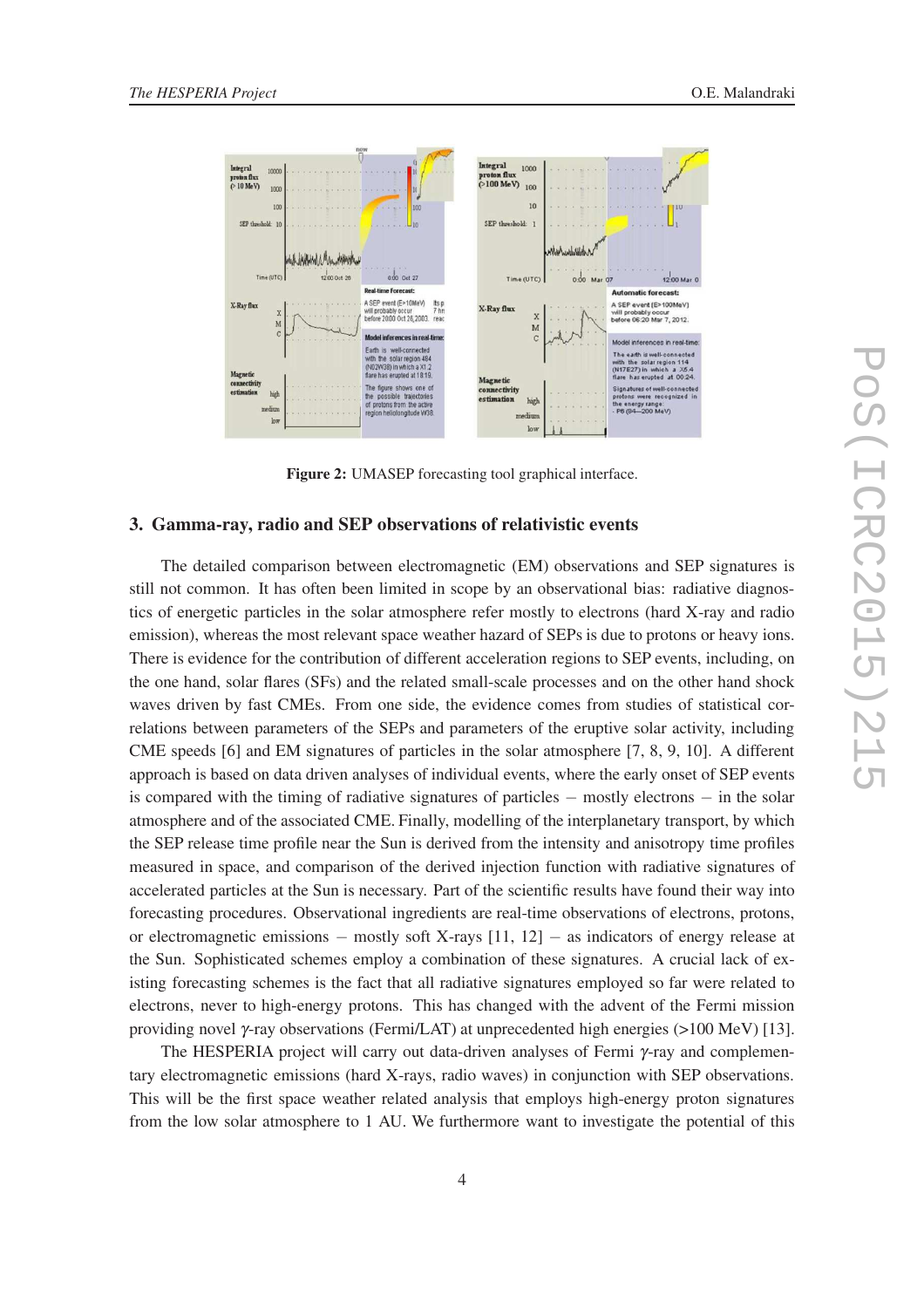radiative signature of protons for SEP forecasting. A multi-frequency analysis of the gamma ray events will also be conducted with the aim to identify possible proxies that can be used in SEP forecasting. Proxies will be necessary, because one cannot count on the continued presence of highly sophisticated instruments like the Fermi mission for space weather purposes. Finally, selected EM signatures will be used as input parameters of the shock-acceleration modelling of these high-energy protons to be carried out within HESPERIA (see next section).

#### 4. Shock-accelerated SEP modelling of selected Fermi/LAT events

The novel  $\gamma$ -ray observations by Fermi/LAT, taken in a systematic way at unprecedentedly high energies, have presented a puzzle to the SEP research community. The Fermi/LAT observations indicate that particles are precipitating to the solar atmosphere for up to a day after the impulsive phase of the flare, which is very difficult to reconcile with a model of impulsive acceleration followed by trapping in the coronal magnetic field. On the other hand, CME-driven shock waves can emit SEPs accelerated up to hundreds of MeVs (in the extreme cases) for hours or even a day after the onset of the associated solar eruption. Therefore, as an alternative view on the genesis of the long-duration γ-ray events, coronal shock acceleration needs to be considered.

One of the challenges of the shock-acceleration hypothesis is that the SEP events observed in connection with the Fermi/LAT  $\gamma$ -ray events are not always very large, nor do they extend to very high energies when observed at 1 AU. Therefore, one of the key aspects to understand about these events is the spatial distribution of the accelerated particles at the CME-driven shock wave as well as the relation between the interplanetary and interacting protons. Several things contribute to this relation, e.g., the fact that in situ observations are local, while high-energy γ-ray observations are averaged over all field lines connected to the emission region. Furthermore, the particle spectrum at the shock has to be transported to upstream and downstream to arrive at the fluxes of protons at the Sun and at 1 AU [14]. The particles can also modify their own transport conditions upstream of the shock via streaming instabilities of Alfvén waves, so the fluxes observed at 1 AU can be partially decoupled from the fluxes at the shock. A recently discovered connection between the maximum energy in the escaping proton spectrum and seed particle flux to the shock will also be taken into account [15].

The modelling to be carried out in HESPERIA has the capability to provide a decisive step in understating the origin and connection of near-relativistic solar proton events and the related γ-ray events that will open new possibilities in remote diagnostics and prediction of SEP events.

#### 5. Inversion methods for source and transport parameters of relativistic SEPs

Our knowledge of the processes that release relativistic SEPs into interplanetary space has been so far acquired focusing on three isolated parts: the SEP electromagnetic emissions at the Sun, their detection in the heliosphere by spacecraft instruments, and the ground level enhancements (GLEs) produced by secondaries and observed by the worldwide network of neutron monitors (NMs). Only relatively limited joint efforts between the solar, the heliospheric and the NM communities have been promoted so far.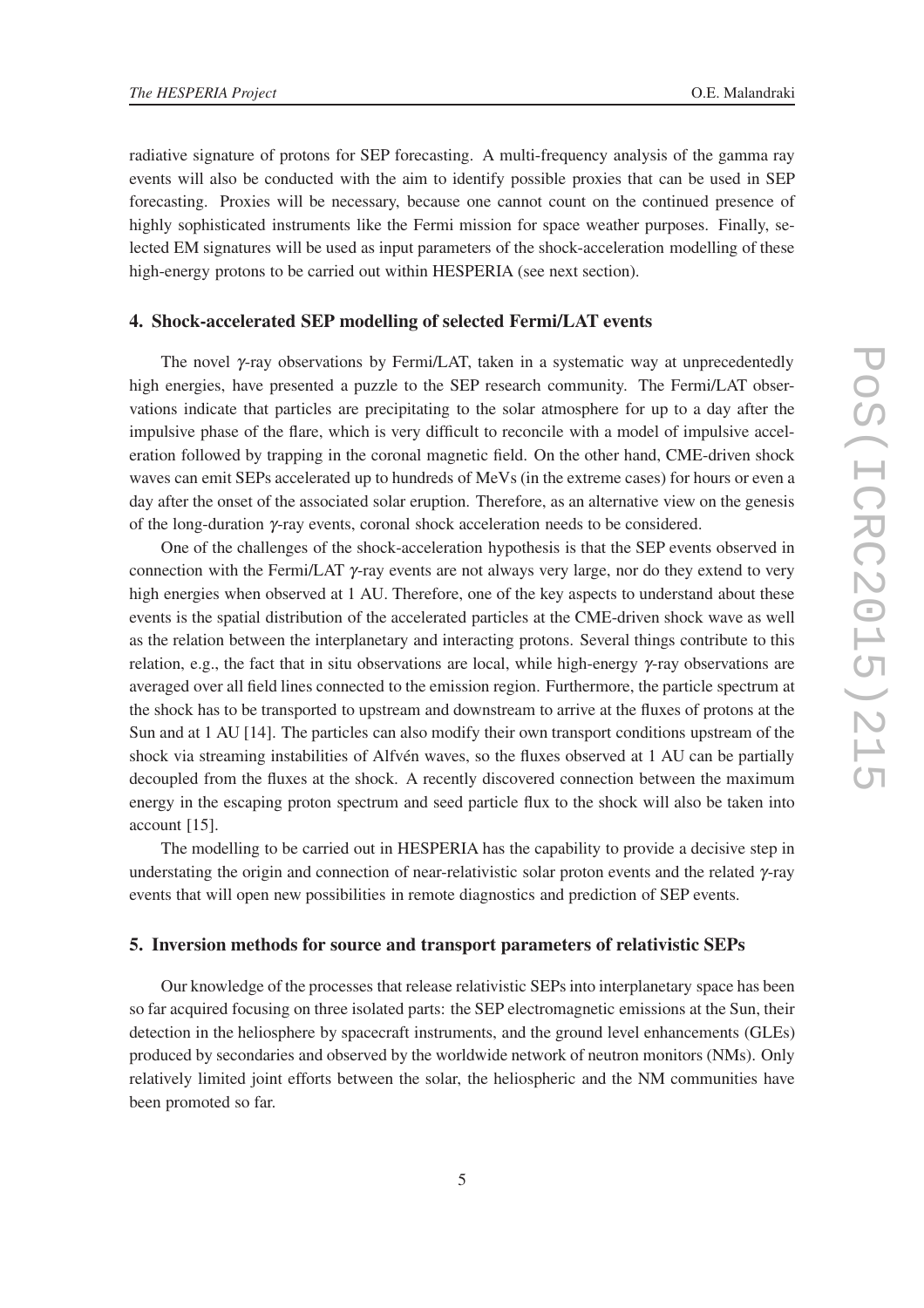The analysis of GLEs based on NM observations has a long tradition. The characteristics of primary particles at the top of the Earth, i.e. energy spectra and directional distributions, are reconstructed from ground-based NM observations taking into account the transport of the cosmic ray particles in the Earth's magnetosphere and atmosphere, and the response of NMs to the secondary atmospheric cosmic ray particles on ground [16, 17]. Spacecraft observations above the Earth's atmosphere can provide valuable information to GLE analysis about the SEP spectrum and the directional distribution of relativistic SEPs before they strike the Earth, as well as information about the direction of the interplanetary magnetic field vector. Moreover, over the last years, members of the HESPERIA consortium developed an inversion methodology for the heliospheric community to infer the release time history of SEPs at the Sun from spacecraft observations [18, 19]. This was developed during a previous FP7 project, SEPServer, and released as a free open software package. The method fits spacecraft observations using results of an interplanetary transport model [20] by solving a linear non-negative least squares optimization problem. In addition to the interplanetary transport conditions, the detector response is taken into account.

Within HESPERIA, we will develop an inversion methodology for NM observations that gives information about the release processes of relativistic SEPs at the Sun and their transport in the interplanetary space. For the first time, publicly available software to invert neutron monitor observations of relativistic SEPs will be provided. Space-borne measurements at lower energies will be used to validate the software for several GLE events.

#### 6. Assessment of the radiation impact of SEP events

With the growth of the solar and space physics sector, new knowledge on solar phenomena − SFs and CMEs − and sophisticated instrumentation has been made available (X-ray instruments, coronagraphs). Therefore, today, we are in place to also include further indices (e.g., SF rate, CME rate, SF and CME characteristics) into the tracking of the solar cycle dynamics. Large SEP events are usually correlated with CMEs and are referred to as 'gradual' [21]. Those exhibit distinct characteristics and are associated to shock waves, driven out from the Sun by CMEs sampling ion abundances. Gradual events produce by far the highest SEP intensities near Earth [22] and thus are of space weather relevance. Although the number of large SEP events is similar to that in Cycle 23, the Cycle 24 events are generally of lower intensity. Observations show that the overall CME rate is not lower during Cycle 24, as compared to the one achieved in solar cycle 23. Measurements demonstrate that the fraction of full halo CMEs among the SEP events has been reported being much larger during Cycle 24 [23]. However, the CME speeds are similar during both cycles. Consequences for the maximum energy attainable from acceleration by transient shocks, including those driven by CMEs, arise.

Within HESPERIA we plan to perform an in depth statistical analysis in order to establish relations among the parent solar events and the derived SEPs including a thorough investigation on compositional signatures. Furthermore, modelling on long time-scale will be employed to demonstrate how the maximum energy attainable from acceleration by transient shocks under weak magnetic field conditions is affected.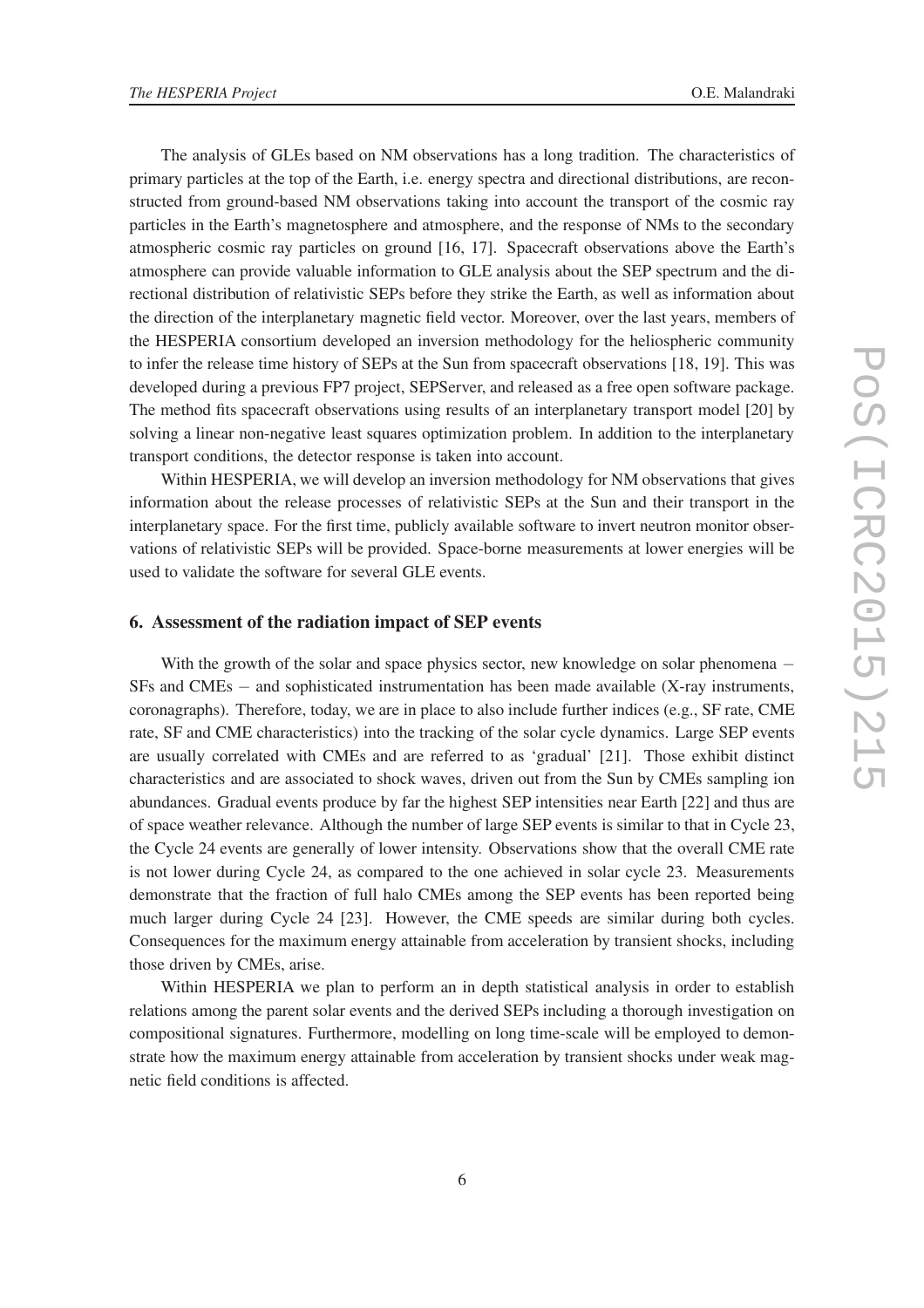#### 7. Summary

In this paper, an overview of the Horizon 2020 'HESPERIA' project has been presented. HES-PERIA intends to provide new insight into the physics of SEP events and to develop improved and novel tools for SEP analysis and forecasting:

- The project will for the first time conduct systematic research on protons from the Sun to 1 AU, through a systematic exploitation of the new high-energy γ-ray observations of the Fermi mission together with in situ SEP measurements near 1 AU.
- The project will address the chain of processes from particle acceleration in the corona, particle transport in the magnetically complex corona and interplanetary space to the detection near 1 AU through multi-frequency observations and simulations.
- The project will compare, develop and validate SEP forecasting tools through the new input from the above research and by investigating proxies that can be provided by simple patrol instruments, both in space and on ground. This will lead to a better understanding of forecasting schemes and to policy recommendations for future space weather services.
- The project will provide for the first time publicly available software to invert neutron monitor observations of relativistic SEPs to infer the release timescales of relativistic SEPs at the Sun and the characteristics of their transport in the interplanetary space.

In addition the consortium will provide educational and outreach material on solar eruptions and the space environment on its website: www.hesperia-space.eu.

#### Acknowledgments

This project has received funding from the European Union's Horizon 2020 research and innovation programme under grant agreement No 637324.

#### **References**

- [1] N. B. Crosby, *Space weather: science and effects*, in *IAU Symposium* (N. Gopalswamy and D. F. Webb, eds.), vol. 257 of *IAU Symposium*, pp. 47–56, Mar., 2009.
- [2] O. E. Malandraki, *Space Weather Research in Greece: The Solar Energetic Particle Perspective*, *Sun and Geosphere* 10 (Mar., 2015) 21–30.
- [3] A. Posner, *Up to 1-hour forecasting of radiation hazards from solar energetic ion events with relativistic electrons*, *Space Weather* 5 (May, 2007) 5001.
- [4] A. Posner, S. Guetersloh, B. Heber, and O. Rother, *A New Trend in Forecasting Solar Radiation Hazards*, *Space Weather* 7 (May, 2009) 5001.
- [5] M. Núñez, *Predicting solar energetic proton events (E > 10 MeV)*, *Space Weather* 9 (July, 2011) 7003.
- [6] S. W. Kahler, *The correlation between solar energetic particle peak intensities and speeds of coronal mass ejections: Effects of ambient particle intensities and energy spectra*, *J. Geophys. Res.* 106 (Oct., 2001) 20947–20956.